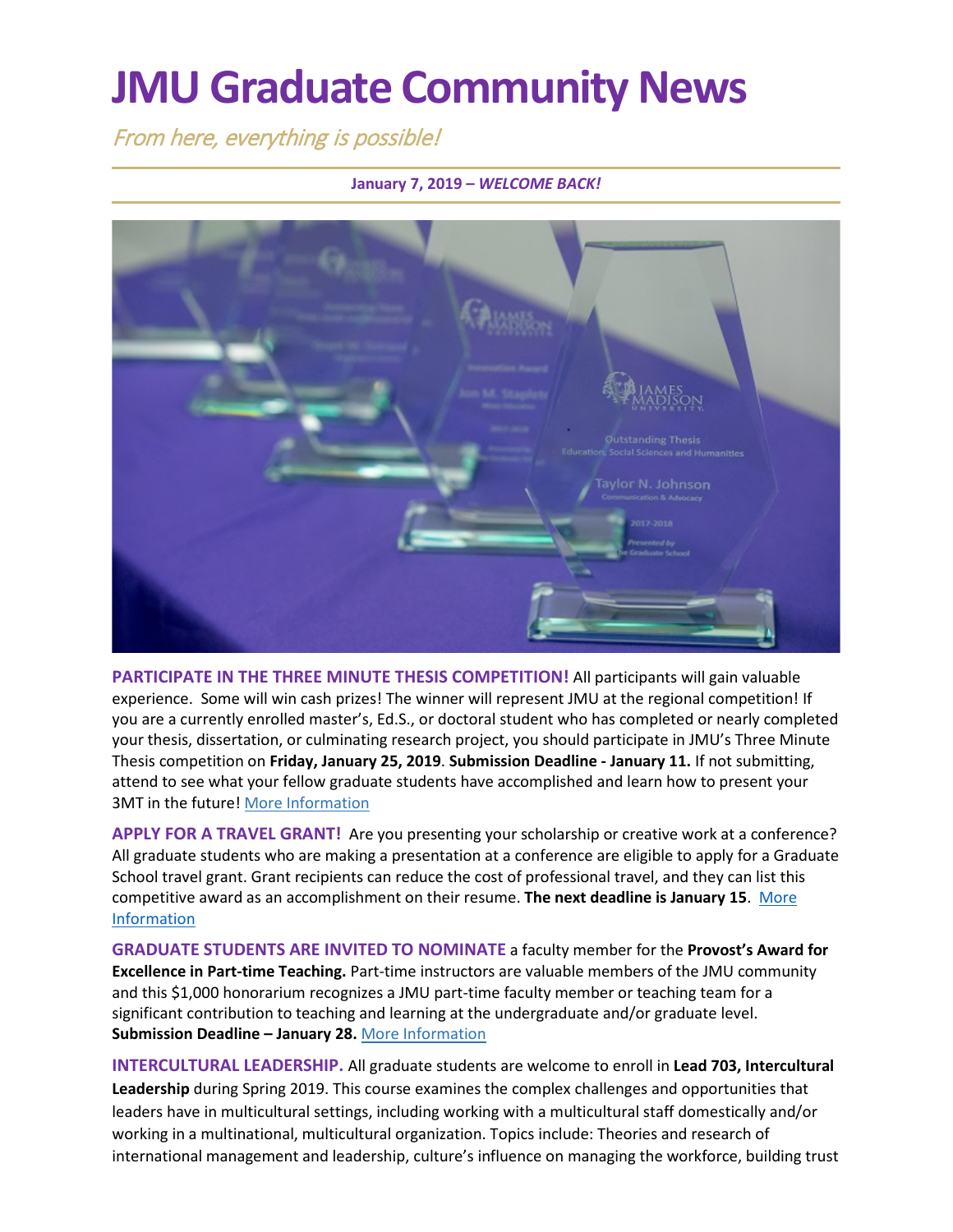across cultures, cross-cultural negotiation, corporate social responsibility and ethics across borders. LEAD 703 will meet Thursdays 5:15-8:15 PM in Lakeview Hall 1102; instructed by Dr. Karen Ford. Contact Brooke Rhodes a[t rhodesbm@jmu.edu](mailto:rhodesbm@jmu.edu) to request permission to enroll.

**CALL FOR WOMAN OF DISTINCTION NOMINEES** The office of Access and Inclusion is accepting nominations for the 2019 Woman of Distinction Awards. All members of the JMU community are eligible to nominate individuals and receive awards. Award recipients will be honored during the annual Diversity Conference. For more information and a nomination form, please visi[t this link.](http://www.jmu.edu/diversity/programs-and-events/Woman-of-Distinction-Award.shtml) Submit your nomination by **Friday, February 8 at 5pm.**

**BOREN FELLOWSHIPS** allow U.S. graduate students to study less common languages that are used in world regions critical to U.S. interests, in areas of the world less-frequently visited by US Citizens. Boren Fellows prepare for federal national security work. In exchange for funding, Fellows commit to working in the federal government for at least one year after graduation. The fellowship pays \$24,000. **Deadline - January 30.** [More information](https://www.borenawards.org/fellowships/boren-fellowship-basics)

**JMU'S SHOWCASE OF GRADUATE SCHOLARSHIP & CREATIVE ACTIVITIES** provides an opportunity for graduate students from all of our programs to share their work with peers and faculty in a professional conference setting. The Graduate Showcase highlights research and creative projects through presentations and poster sessions. Judges will nominate one panel presentation and three poster presentations to receive top awards with cash prizes. The event concludes with a reception where these and other awards are presented. **Submission Deadline – Friday, March 15. Showcase Date – Wednesday, April 17.** This is an exciting opportunity to celebrate the creative and scholarly activities of JMU's graduate students. [More Information](http://www.jmu.edu/grad/GraduateShowcase/index.shtml)

**THE 2018-2019 JMU Student Accountability Process and Standards of Conduct Handbook** is available at [www.jmu.edu/handbook.](https://www.jmu.edu/osarp/handbook/index.shtml) Note that there has recently been a change regarding [JMU Policy 1121,](https://www.jmu.edu/JMUpolicy/policies/1121.shtml) public expression on campus.



**GSA TRIVIA NIGHT AT THREE NOTCH'D BREWING** was a great success. The winning team was *Kiss My Assets* from our Accounting Program. Approximately 50 students were in attendance, with 11 teams competing. Programs represented included; Accounting, MPA, Clinical Mental Health Counseling, PhD in Leadership, Sports Rec. Leadership and Occupational Therapy. Graduate **student** trivia teams will be challenging graduate **faculty** teams in the **Spring Trivia Match**. Details to come.

### Upcoming Events

**FIRST SPRING SESSION OF "DEMOCRACY IN PERIL?"** – **Equal Rights Amendment.** The speaker series "Democracy in Peril?" is pleased to announce our first session of the Spring 2019 semester: "Will Virginia Become the Final State Needed to Ratify the Equal Rights Amendment?" The presentation, given by JMU Anthropology Professor Megan Tracy, will take place **on Monday, January 14, 5-6:30** in Madison Hall Conference Room (Room 1001) at JMU.

**DR. MARTIN LUTHER KING JR. CELEBRATION WEEK.** Participate in a week-long celebration of the life and accomplishments of Dr. Martin Luther King. Jr.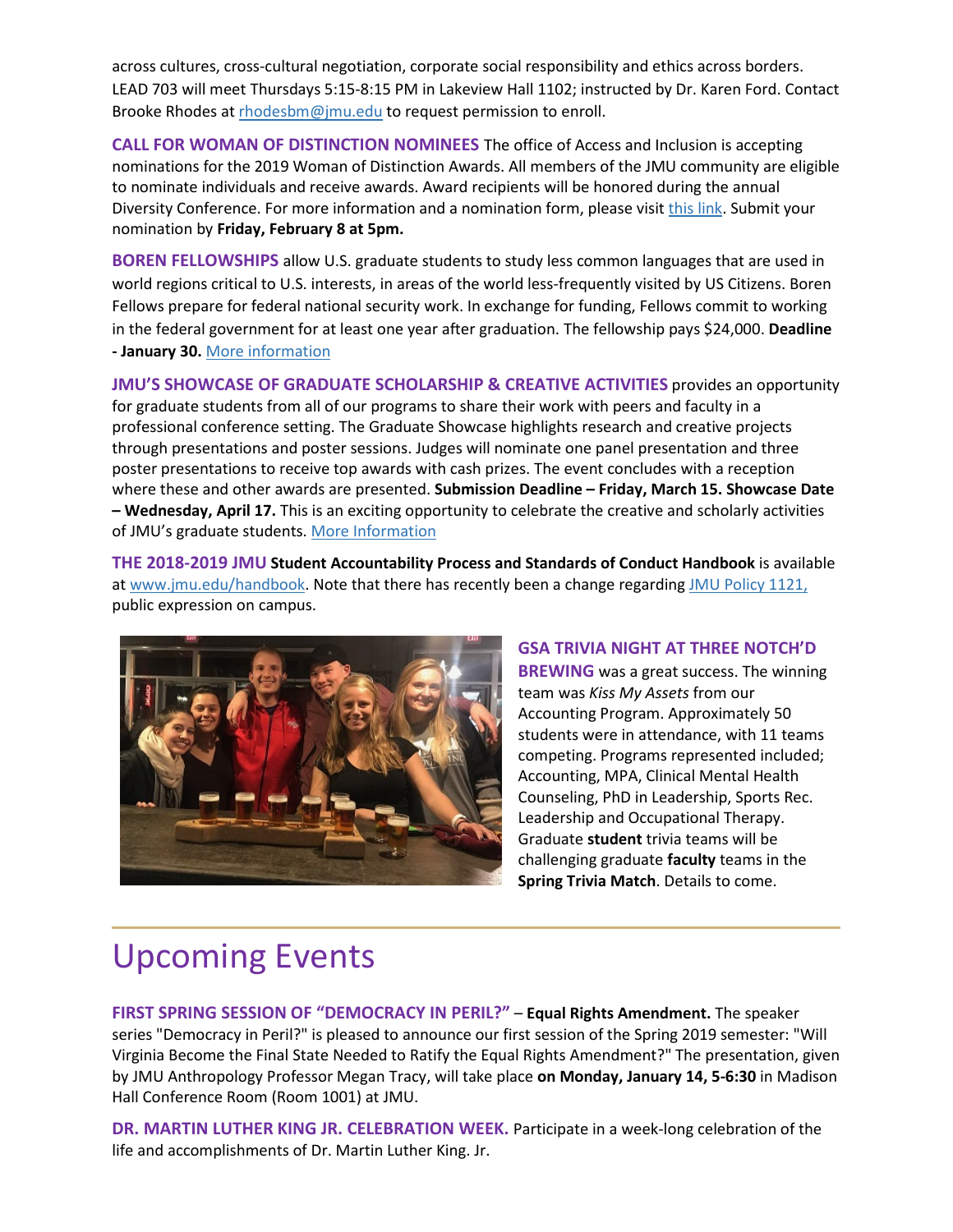**Monday, Jan. 21 – Formal Program** – Memorial Hall Auditorium, 6:00 – 7:30 pm, Guest speaker: Dr. Britney Cooper. [More information](https://ems.jmu.edu/MasterCalendar/EventDetails.aspx?data=hHr80o3M7J5oNmobgYC8En5ZU34hQVXnYt3DYYW43i0ccRbsZMnOqjbZTEoWk%2fwI&_ga=2.116904774.1598574213.1546774725-566032593.1516701960)

**Tuesday, Jan 22 – NAACP Student, Faculty & Staff Breakfast** – Madison Union 256, 8:00 – 10:00 am, and **The Inter-Cultural Greek Council,** 7:00 pm at SSC 1075, *"Naming the Pain: Addressing the Stigmas of Therapy in Communities of Color"*

**Wednesday, Jan 23 – Tea Time** – Madison Union 3rd Floor, 4:00 pm and **DEEP Impact Dialogue:** Madison Union Ballroom 7:00 – 8:00 pm, *Brother Outsider: Behind the March on Washington*

**Thursday, Jan 24 – March & Speak Out** – Starts at Madison Statue near Varner House 3:50 pm

**Friday, Jan 25 – Community Service** – Boys & Girls Clubs of Harrisonburg & Rockingham County (Simms Center & Stone Spring Elementary) and **MLK Student Gala** – Madison Union Ballroom, 8:00 – 10:00 pm

Contact E. Valarie Grant [\(garantrc@jmu.edu\)](mailto:garantrc@jmu.edu) at JMU's [Center for Multicultural Student Services \(CMSS\)](https://www.jmu.edu/multicultural/) for more information about any of these events.

**9TH ANNUAL AFRICAN, AFRICAN AMERICAN, AND DIASPORA STUDIES INTERDISCIPLINARY** 

**CONFERENCE** will be held at James Madison University on **February 21-22, 2019, 8:00 am – 5:00 pm**. This year's theme is "Bodies in Motion." Ranging across topics from the politics of migration to the aesthetics of black embodiment, from action films to political activism, the conference will bring scholars together from a wide variety of overlapping and intersecting fields. [More information](https://www.jmu.edu/events/africana/01-event.shtml)

### Graduate School Dates & Deadlines

| <b>Travel Grant Application Deadline</b>                                                       | 1/15/19 |
|------------------------------------------------------------------------------------------------|---------|
| <b>Deadline to Add or Drop a First Block Class</b>                                             | 1/15/19 |
| Deadline to Add a First Block Class with Departmental Permission                               | 1/24/19 |
| Deadline to Withdraw from University with Cancellation of Tuition Charges and Refund   1/25/19 |         |

#### Downtown Calendar

**WMRA BOOKS AND BREWS.** Join us for our January Books & Brews featuring Lee Graves, aka The Beer Guy, discussing his book at [Pale Fire Brewing Co.](https://www.google.com/maps/place/217+S+Liberty+St+%23105,+Harrisonburg,+VA+22801/@38.447036,-78.8742459,17z/data=!3m1!4b1!4m5!3m4!1s0x89b492cffc4ddc77:0x2e7fd855212608a3!8m2!3d38.447036!4d-78.8720572) **Tuesday, January 8, 7:00-8:00 pm.**

**SONGS FROM THE ROAD BAND –** [Clementine](https://www.google.com/maps/place/153+S+Main+St,+Harrisonburg,+VA+22801/@38.4478062,-78.8714819,17z/data=!3m1!4b1!4m5!3m4!1s0x89b492cf0a45c9e5:0x69c27b291479ee4!8m2!3d38.4478062!4d-78.8692932) Main Stage**. Friday, January 11, 8:00 pm**  \$7 in advance, \$10 day of show.

**WINE AND WATERCOLOR** Create a beautiful winter scene in watercolor at **White Oak Lavender Farm & The Purple WOLF Vineyard**, 2644 Cross Keys Rd, Harrisonburg, VA. **Saturday, January 12, 1 – 3:00 pm.**

**FORBES CENTER FOR THE PERFORMING ARTS PRESENTS Me…Jane: The Dreams & Adventures of Young Jane Goodall.** Join Jane and her special friend in this brand new musical adaptation that will have you dancing in your seat! Recommended for ages 7 and up. **Wednesday, January 16, 7:00 pm.**

**DOWNTOWN HARRISONBURG** lists these and other events on the [Events Calendar](https://www.visitharrisonburgva.com/calendar-of-events/)**.**